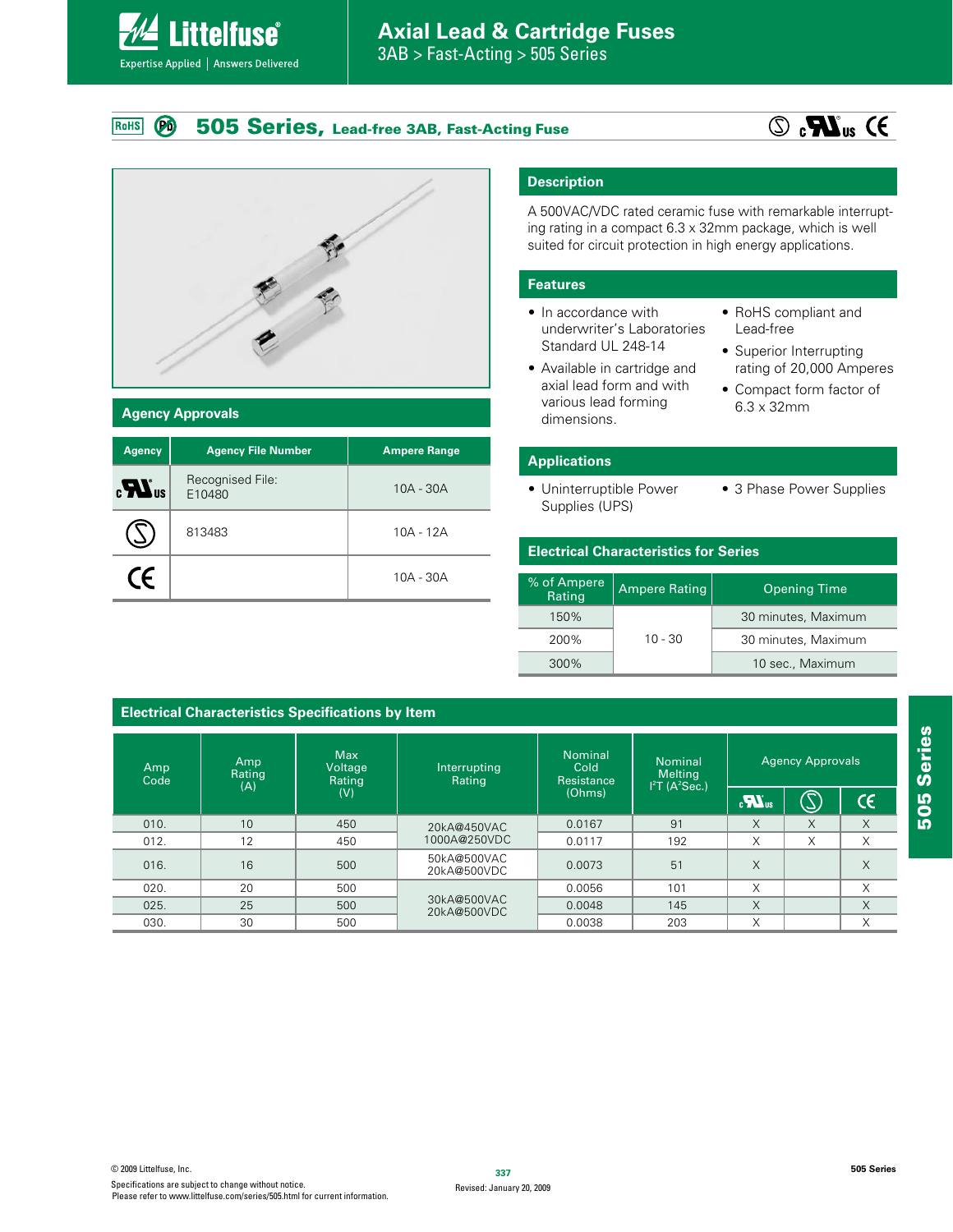### **Interproduction Interacts Axial Lead & Cartridge Fuses**

3AB > Fast-Acting > 505 Series



Expertise Applied | Answers Delivered

#### **Temperature Rerating Curve Average Time Current Curves**





**Soldering Parameters - Wave Soldering**



#### **Recommended Process Parameters:**

| <b>Wave Parameter</b>                    | Lead-Eree Recommendation          |  |  |
|------------------------------------------|-----------------------------------|--|--|
| Preheat:                                 |                                   |  |  |
| (Depends on Flux Activation Temperature) | (Typical Industry Recommendation) |  |  |
| Temperature Minimum:                     | $100^{\circ}$ C.                  |  |  |
| Temperature Maximum:                     | $150^\circ$ C                     |  |  |
| Preheat Time:                            | 60-180 seconds                    |  |  |
| Solder Pot Temperature:                  | 260° C Maximum                    |  |  |
| Solder DwellTime:                        | 2-5 seconds                       |  |  |

#### **Recommended Hand-Solder Parameters:**

Solder Iron Temperature: 350° C +/- 5°C Heating Time: 5 seconds max.

**Note: These devices are not recommended for IR or Convection Reflow process.**